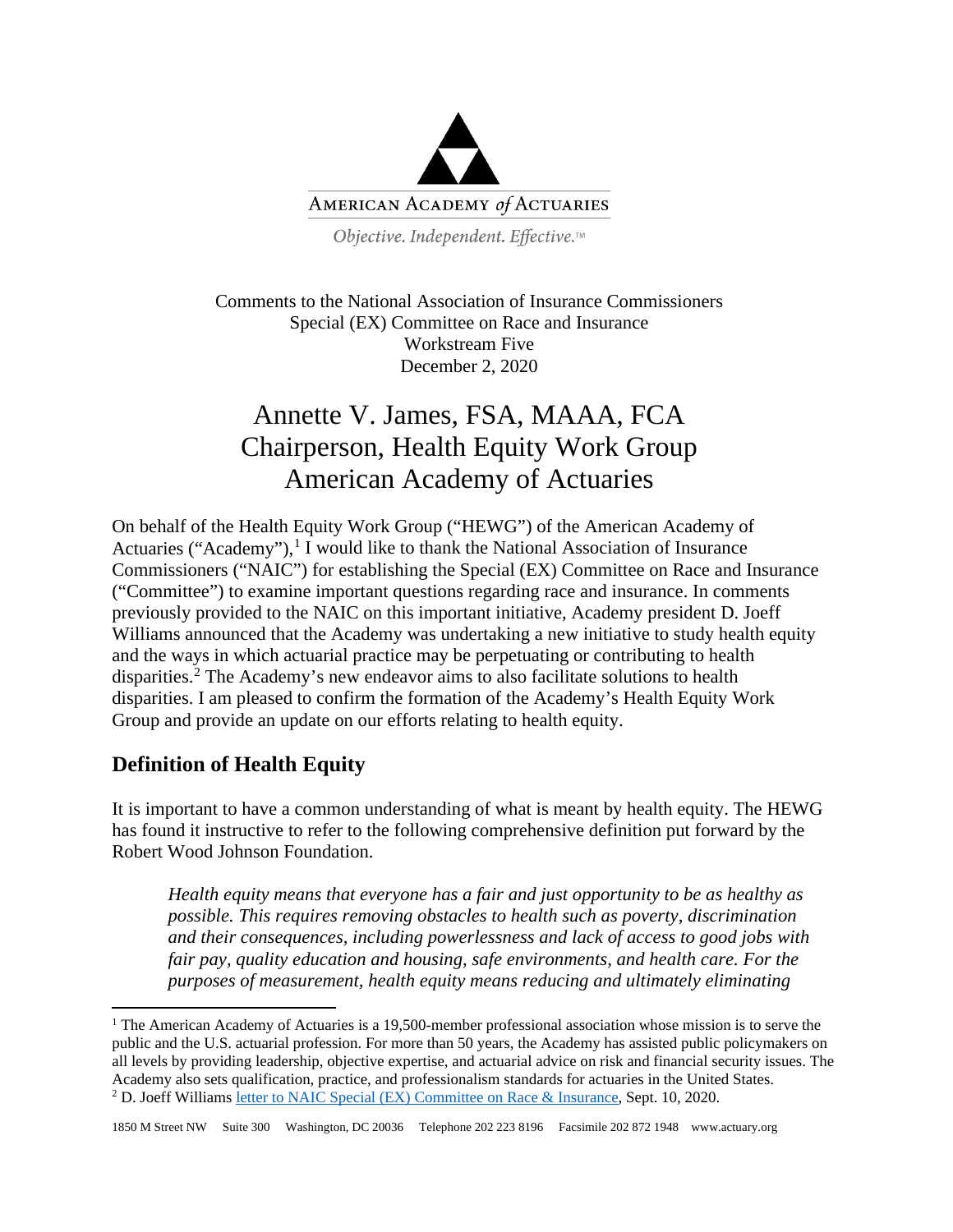*disparities in health and its determinants that adversely affect excluded or marginalized groups.*[3](#page-1-0)

## **About the HEWG**

The HEWG consists of about 30 volunteer actuaries representing diverse perspectives across the spectrum of health actuarial practice, including those with expertise in commercial health insurance, employee health benefit plans, Medicare, and Medicaid, and with experience from the insurance carrier, consulting, and regulatory perspectives. The HEWG was established by the Academy's Health Practice Council to further the U.S. actuarial profession's commitment to health equity throughout the health care system by looking internally, as a profession, at current practices that potentially perpetuate or exacerbate adverse health outcomes experienced by people of color and/or historically underrepresented groups. The work group will also explore how the actuarial profession might facilitate solutions to health disparities.

## **HEWG Charge**

Health equity is broad topic. The HEWG decided to focus on the specific areas that we, as health actuaries, have expertise in and can impact. Our charge is broken down into three parts:

- 1. Evaluate actuarial practices in the context of health equity
	- a. Identify and monitor actuarial data sources and methodologies that may contribute to health disparities
	- b. Assess the extent to which actuarial practices contribute to health disparities
	- c. Explore options for addressing identified actuarial drivers of health disparities
	- d. Identify areas in which actuarial methods can contribute to improving health equity
- 2. Educate actuaries and other stakeholders on health equity issues
- 3. Apply an equity lens when considering the impact of current or proposed health care policies.

The HEWG is still in the initial phase of its work. This process includes asking ourselves tough questions, such as:

- Are there actuarial methodologies or modeling techniques that perpetuate disparities?
- Are there actuarial methodologies that reduce disparities?
- If the data needed to measure a specific variable are not available, is a proxy appropriate? What should an actuary consider when using such a proxy? Does the data used measure the intended items?
- Does the use of historical data embed disparities in projections?
- Are assumptions appropriately determined and applied?

<span id="page-1-0"></span><sup>3</sup> Paula Braveman, Elaine Arkin, Tracy Orleans, Darren Proctor, and Alonzo Plough. *[What Is Health Equity? And](https://www.rwjf.org/en/library/research/2017/05/what-is-health-equity-.html) [What Difference Does a Definition Make?](https://www.rwjf.org/en/library/research/2017/05/what-is-health-equity-.html)* Princeton, N.J.: Robert Wood Johnson Foundation, 2017.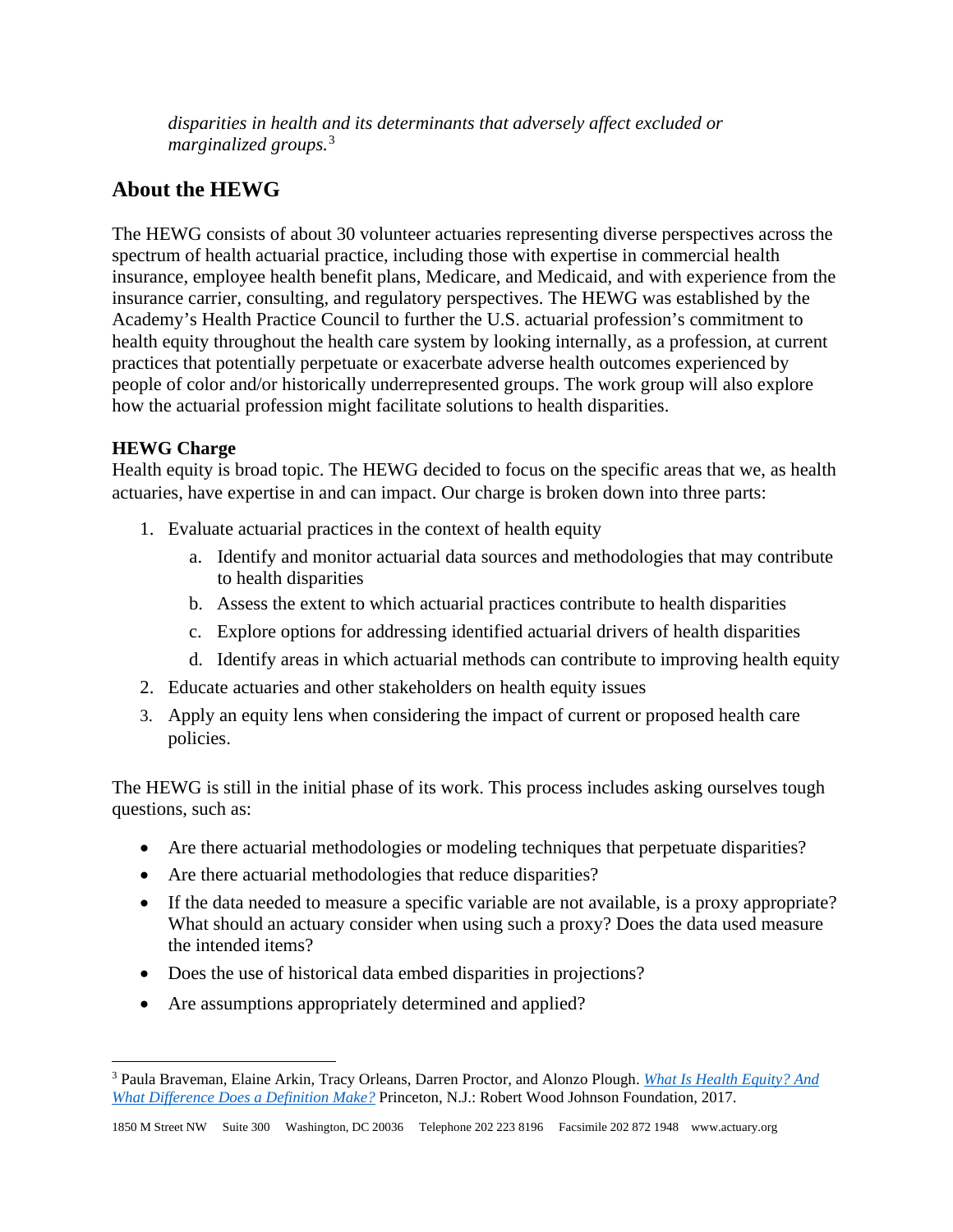• What sorts of analyses should be performed to explicitly identify inequities?

We have created subgroups that will explore issues in four topic areas:

- Benefit design
- Provider contracting/network development
- Pricing
- Population health

We recognize that there are some common issues, such as the use of historical data and risk adjustment/risk stratification, that may be addressed by all subgroups from different perspectives. And there may be some issues that are unique to a specific group.

The HEWG's initial efforts are directed at developing a list of questions in each of the four topic areas that we can use to structure our investigation of actuarial practices. We expect to publish this list during the first quarter of 2021 and follow up with more in-depth analyses and publications. We are approaching our work with openness and curiosity. We intend to begin with a fairly comprehensive list of questions and topics to pursue. Inclusion on this list will not imply that we have determined these practices necessarily lead to increased disparities. Rather, the list is a starting point for further analysis, after which we may conclude that particular practices contribute to inequities, others improve health equity, and others have no impact. We will explore options for addressing any actuarial drivers of health disparities that we identify, as well as any nonactuarial drivers that might be addressed through actuarial methods.

We expect that the topics we are exploring are similar to those being considered by the NAIC and other regulatory and health policy organizations. Therefore, we will strive to communicate frequently regarding our process and findings, providing education on these issues as we better understand them ourselves, and creating a blueprint for others to use for investigating different aspects of equity. Additionally, we expect that there may be opportunities to work closely with the NAIC on specific solutions to ensure that regulation of the insurance industry is consistent with the goals of health equity in insurance.

\* \* \* \* \*

We believe that the goals of the HEWG and the Committee are closely aligned, and we would be happy to provide regular updates to this Committee and participate, to the extent appropriate, in your deliberations. As an actuary and a former regulator, I am keenly aware of the intersection of insurance regulation and public policy decision-making with the work of health actuaries. This commonality of interest highlights the need for coordinated efforts by actuaries and regulators in this important endeavor, and I look forward to working together with the Committee to pursue our shared goals.